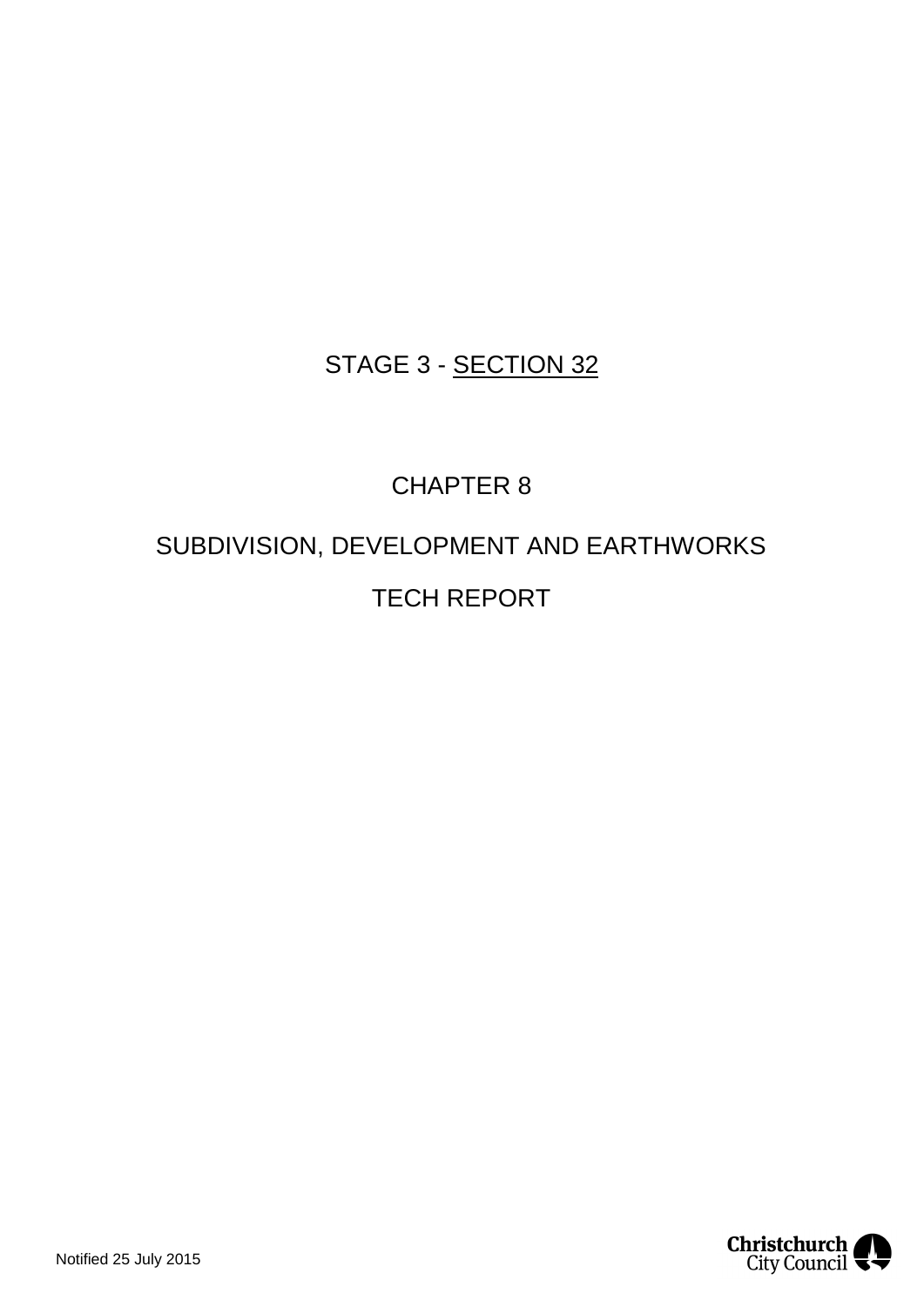### **Memo**

| City Plan Team, Strategy and Planning – City Planning Unit                         |
|------------------------------------------------------------------------------------|
|                                                                                    |
| Engineering Services Team, Specialist Service Department, RD - Building Operations |
|                                                                                    |
|                                                                                    |
|                                                                                    |

### **Background on the current District Plan and Banks Peninsula Plan requirements**

The District Plan rules for earthworks had been set to the extent that any earth related work within the district, can be, to a certain degree, controlled by a couple of physical parameters to assure that the intended works would not have any negative effects on the existing environment (within the property area, in relation to the neighbouring properties or in respect to the greater environment).

**\_\_\_\_\_\_\_\_\_\_\_\_\_\_\_\_\_\_\_\_\_\_\_\_\_\_\_\_\_\_\_\_\_\_\_\_\_\_\_\_\_\_\_\_\_\_\_\_\_\_\_\_\_\_\_\_\_\_\_\_\_\_\_\_\_\_\_\_\_\_\_\_\_\_\_\_\_\_\_\_\_\_\_\_\_\_\_\_**

The threshold for cut, fill and volume of displaced soil had been tailored to each zone (living, rural, business, open space, etc). The relationship between cut / volume and property area was probably based on the assessment of potential effects in respect to the average (standard) property size area that could be associated to each residential zone / activity (be that within the urbanised area or over the rural land within the District).

On the flat, the current living zone had been associated with a volume of less than 150 m<sup>3</sup> / Ha. That, for an average size lot area (600 m<sup>2</sup> to 800 m<sup>2</sup>), equated to a maximum allowed volume of around 9 m<sup>3</sup> to 12 m<sup>3</sup>. If combined with the allowed size of the cut or fill, the potential affected area was in the region of 18 m<sup>2</sup> to 24m<sup>2</sup>. In other words, simple earth works requiring disturbance of the soil e.g. cut to install a medium to large swimming pool, fill to create raised or stepped gardens (on the hill side), etc were potentially not affected by the current thresholds.

For rural areas, on the flat, the allowed volume was related to the potential size of that sort of property, usually larger than 2000 m<sup>3</sup>, with most of them being easily measured in hectares. The volume related limit was probably set to allow larger works that may be required by agriculture-related activities within the proximity of existing residential property.

On the hill, the volume related threshold within the City Plan was set to a maximum 10 m<sup>3</sup> / site. The hillside properties have areas no smaller than 650 m<sup>2</sup>, averaging around 750 – 800 m<sup>2</sup>. That translates, for an allowed cut / fill of 0.50 meters, to affected areas no larger than 20 m<sup>2</sup>. Banks Peninsula allowed volumes between 10m<sup>3</sup> and 50m<sup>3</sup> and cut faces between 1.5 and 2.0m. The larger cut faces reduced the affected areas correspondingly. The main reason for setting a maximum threshold per property within hillside areas was the need to protect existing flow-paths and to reduce disturbance of the natural ground. The topsoil and the main subsoil layers are dominated by loess or mixed with loess, a soil that is easily eroded once the thin topsoil is removed.

For rural areas, on the hill, Banks Peninsula Plan had restrictions on cut face and batter heights in addition to the allowed volume of 100m<sup>3</sup> per site. Access tracks, Rural Amenity and Outstanding Natural Landscape areas had additional constraints. These rules were probably set to protect landscape values and land stability whilst facilitating agriculture-related activities.

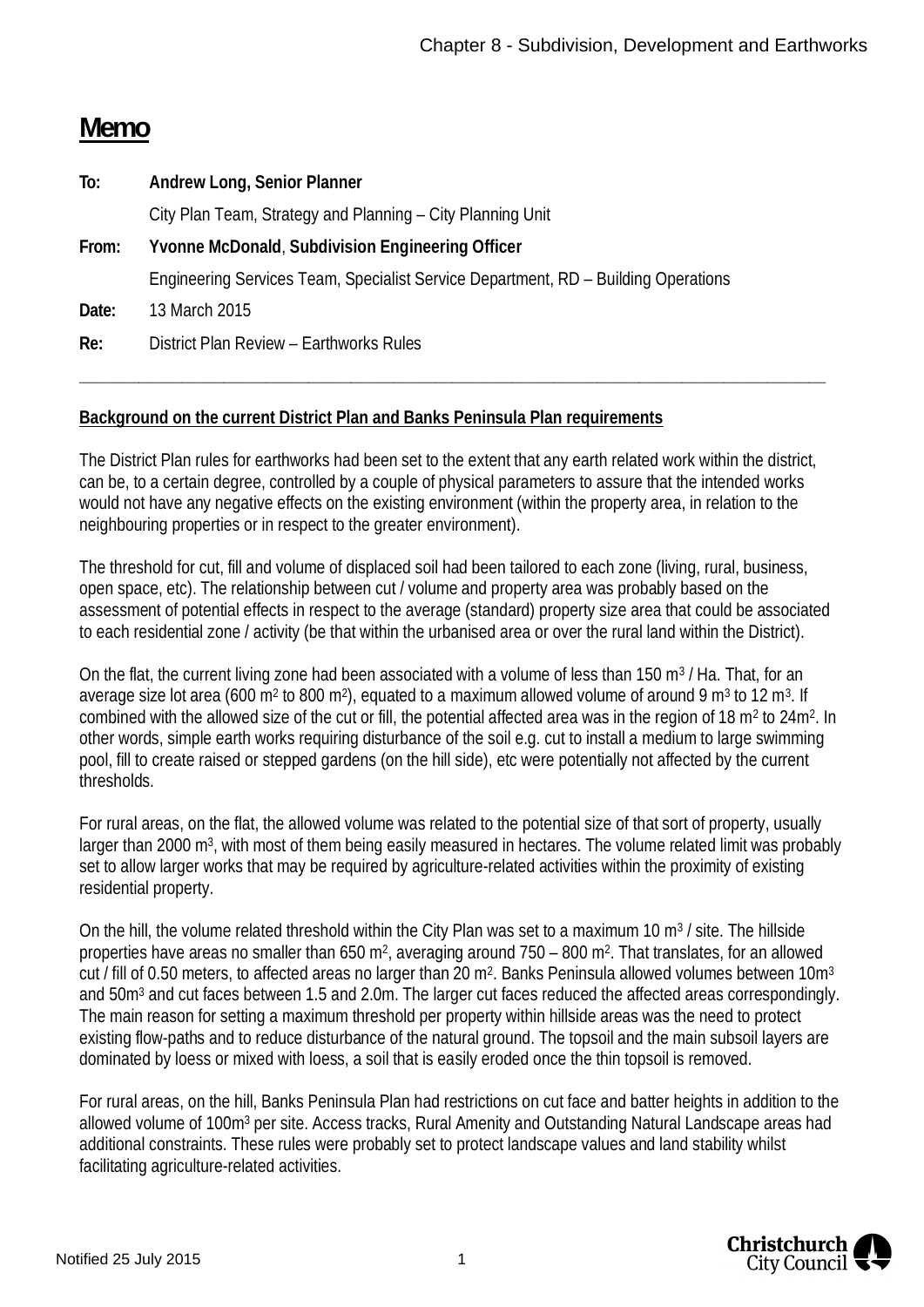The cut / fill threshold within Christchurch of 0.50 meters was probably to recognize that, in most of the cases, the proposed work would: require topsoil removal (generally within the limit of 300 to 400 mm thickness); need to allow for fill that did not significantly disturb the current surface water flow paths; modify the acceptable limits in respect to privacy or the recession plan (in the case where a structure will be placed over the new level). Correspondingly, the greater limits within Banks Peninsula were probably to acknowledge the steeper slopes on the Peninsula in addition to the above.

**Engineering consideration of proposed activity standards for earthworks volumes and depths** - Activity standard 1 (Volume), 2 (Depth) and 3 (Steep land)

The objectives and supporting policies summarise the potential issues associated with earthworks. Major engineering risks include land stability, nuisance and stormwater drainage. The following situations have not been considered as they are addressed elsewhere: flood plain or waterway areas, earthquake damaged land areas, earthworks related to subdivision or building consent works.

The volume changes proposed generally reflect the existing volume restrictions in each District Plan. Where the zoning is similar, the volumes have been simplified across the two Plans to be consistent. Rules have also been simplified to apply site related volume restrictions to those zones where the lot areas are consistent and area related volume restrictions to larger sites e.g. rural land. The depth has been increased to 0.6m, which is the approximate average groundwater depth. This is also consistent with the proposed Ecan rule amendments. Detailed rules to address specific situations have been removed and replaced by exemptions e.g. the construction of access tracks in Rural zones.

The disadvantage (**cost**) of having rules on volumes and depths is that projects will incur the cost of a consent and the related delays whilst this is processed. The rules could also restrict the use of the land in that certain things are controlled.

The **benefit** warrants these restrictions.

- 1. Whilst the requiring of a consent incurs a cost, it also forces an engineering assessment of those earthworks. This leads to better planned works including mitigation and control of risks.
- 2. The rules provide assurance to adjacent landowners that significant earthworks will be controlled, so reducing associated risks to their property. These risks could be immediate or long term.

Greater control through constraints on the volume, depth and work site slope will limit the following risks:

- Changes in overland stormwater flowpaths
- Changes in subsoil drainage paths
- Concentration of runoff
- · Work below the water table
- · Transport of sediment, from the surface and underground, during the works and over time
- · Land movement due to either shallow or deep instability
- · Restrictions on the use of land immediately adjacent to the common boundary.
- Loss of privacy due to changes in level adjacent to the boundary

The requiring of a consent for works outside of these rules will ensure the following engineering considerations are addressed:

- · keying-in of fill material to prevent the formation of shear plans and promote fill stability
- adequate compaction to reduce slumping, prevent subsoil groundwater movement and promote slope stability
- · location of existing subsoil and surface drainage paths to ensure the works don't cause soil erosion or tunnel gullying or saturate fill materials thereby increasing slip potential
- · selection of cut face profiles and surface protection to mitigate potential erosion, to prevent cut face collapse or reduce downstream sedimentation
- · location of cut faces sufficiently far away from structures that their stability is not compromised